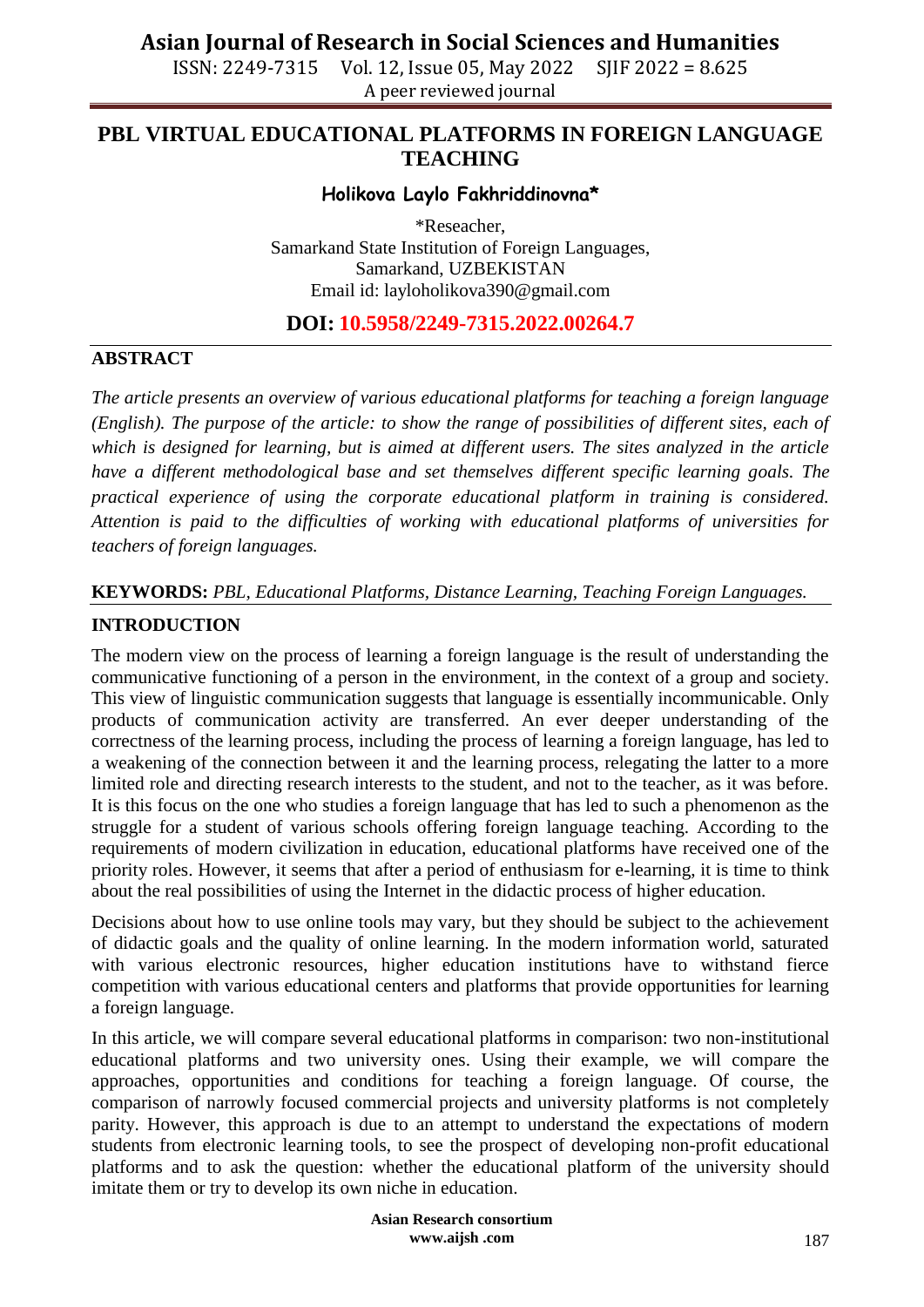ISSN: 2249-7315 Vol. 12, Issue 05, May 2022 SJIF 2022 = 8.625 A peer reviewed journal

"Puzzle English is an online platform (website and mobile applications) for self-study of English. Develops the practice of listening comprehension, reading, writing and speaking... The Puzzle English website appeared in 2011 as an author's project by Alexander Antonov (originally learnonline.me) the number of users is 4 million." [One].

Various forms of training await the user on the site. First of all, there is an opportunity to pass a language proficiency test. Depending on the results, exercises of various levels will be offered. You can turn to short video lessons, in which there is a place for both grammar issues and problems in communicating with representatives of a foreign culture. There are games that contribute to the development of vocabulary and the assimilation of grammar. Conversation training, general communications are relatively recent developments of the site's authors.

For regular visits to the site and the implementation of the training program, the user receives bonuses and discounts for paid services. This helps to maintain the interest of the student and, often, his transition from free to paid users.

The exercise that became the basis of the name of the site - word puzzles, is widely used by the cocreators of the platform. The user is prompted to collect after the watched video phrases from the presented set of words, i.e. collect the puzzle. This exercise serves to develop listening skills (accompanies the videos you watch), helps to remember typical speech turns and grammatical constructions.

One unusual feature is that the user can comment on each sentence in the exercise. And at the same time get an answer from the same users, and from the teachers of this platform. Sometimes a comment thread grows into a full-fledged tree, and it raises difficult questions of grammar and ethics of communication in English.

A distinctive feature of the "Puzzle English" platform is not only focus on a motivated user capable of self-learning, but also generating the atmosphere of the game. This is facilitated by game forms of tasks, and the creation of "traveler's cards" for the smallest users. Perhaps it is precisely the gaming focus that allows this platform to successfully compete and find its user.

"Skyeng is an online school for learning English. Training is carried out on the Vimbox training platform, as well as using a mobile application, browser extensions and training mailings (skyeng.ru). The school was founded in 2012 by graduates of the Moscow Institute of Physics and Technology and Moscow State Technical University. Bauman Georgy Solovyov, KharitonMatveev, Denis Smetnev and Andrey Yaunz. … Now 60 thousand people study at Skyeng and more than 6300 teachers from all over the world work" [3].

Initially, the site positions itself as a "school" and the approach to learning is based on the teacherstudent hierarchy. At the same time, the user can select a teacher and change him later if, for some reason, the previously selected teacher no longer satisfies the student. The learning platform provides many options for interaction with the school, in addition to paid lessons, which can be redeemed as a whole course, or starting with several of them.

Lessons are held online both with video broadcast and only with audio (at the student's choice). The student receives homework, which should be completed until the next lesson, or postponed until the moment when he has time for this. This possibility is provided, first of all, by the fact that most of the tasks are checked automatically at the time of execution, and the user immediately sees his mistake, can proceed to explain the grammar in this aspect, get a hint from the system. At the same time, there are tasks for listening and writing texts, which are checked by the teacher.

The school is attentive to tracking lessons, all teachers know that their lessons can be viewed by methodologists, that statistics are collected on the use of a foreign language in a lesson. Managers and specialists try to predict the user's behavior and remind him of other services of the school and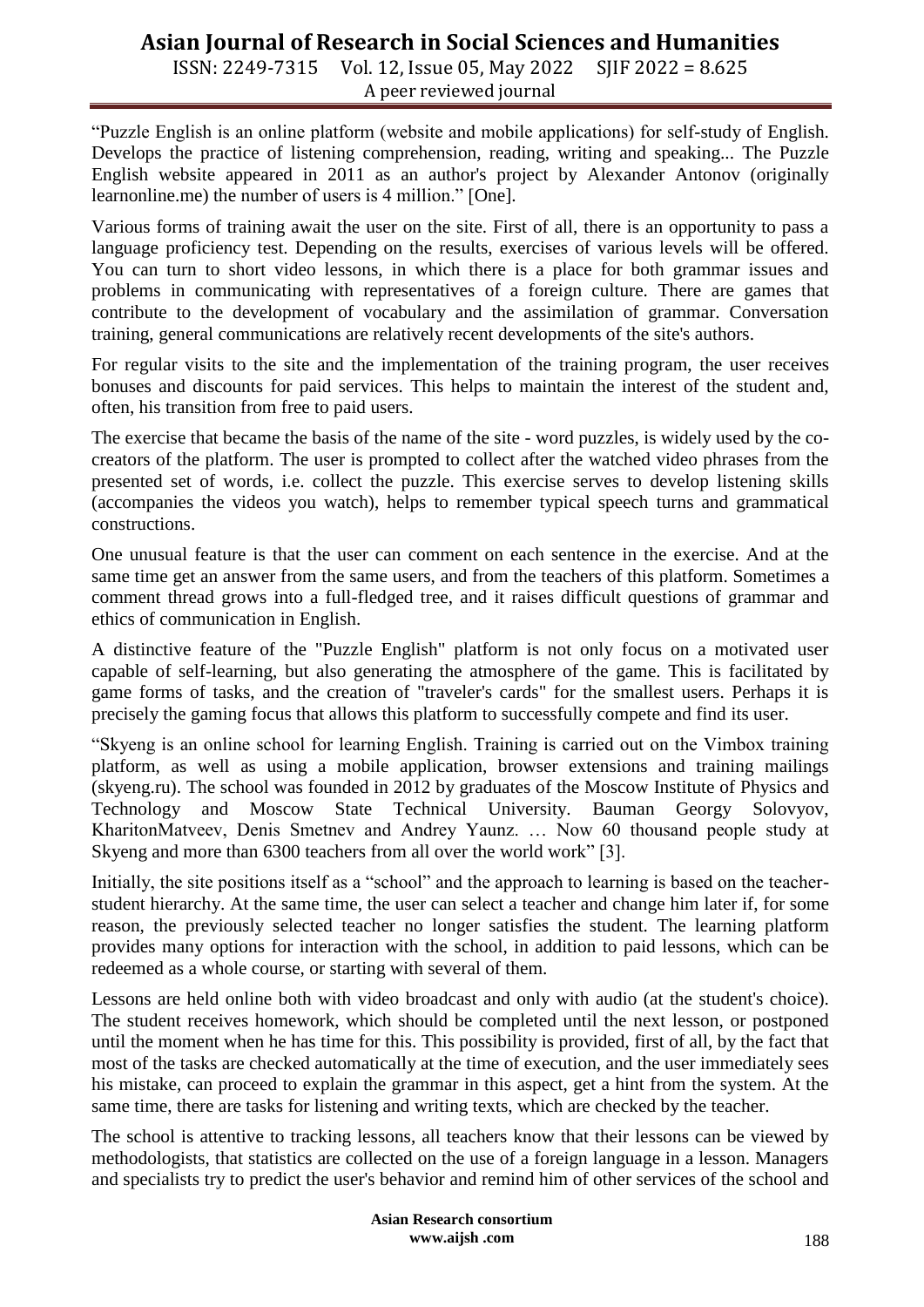ISSN: 2249-7315 Vol. 12, Issue 05, May 2022 SJIF 2022 = 8.625 A peer reviewed journal

its platform. This is an opportunity to participate in discussions with other students (both the teacher and the bot can lead them), as well as in conversations with native speakers. Such proposals are designed to develop direct communication skills and allow you to remove a possible psychological barrier in the use of a foreign language.

The site also has exercises for grammar, tests, distributed by levels, separately you can do exercises to develop skills. Some of these features remain available to the user even after the completion of the paid service. The user can always return and continue the lessons in the form that he is more interested in.

At the same time, the teacher is not limited to choosing only from those materials that he prepared personally. Methodists and technical specialists allow "not to reinvent the wheel" (create your own materials for each lesson and come up with exercises), but rely on the experience and skills of colleagues. The platform provides the opportunity to choose a topic, level, individual lessons, video, audio or grammar exercises for each student.

Thus, we can conclude not only about the large number of exercises on this platform, but also that the creators tried to build a strict methodological base, create a space that is convenient for both the teacher and the student.

The University of Granada (Granada, Spain) is one of the oldest European educational institutions (founded in 1531). The University's Center for Modern Languages (CLM) is widely known. Every year, approximately 8,000 foreign students come to Granada to study at the language courses of the Center for Modern Languages. Spanish is often just the first step towards getting an education at the University of Granada. However, not only those who want to learn Spanish turn to CLM, but also those who are interested in other European languages. But not everyone can afford to come to Granada and receive full-time education. Among those studying at CLM there are those who have never been not only in Granada, but also in Spain. How is this possible?

All CLM students get access to a virtual platform in their personal account. Depending on the chosen language course, the student sees individual tasks that need to be completed. In addition, teachers record and upload videos with educational lectures and materials. There is a virtual class. The student enters his personal account at the time indicated in the schedule, and then other course participants and the teacher are waiting for him. This is an opportunity to participate in an on-line lesson.

And, of course, there is also a group chat, which allows you to discuss classes with the teacher, with the same course participants. Such a multidisciplinary platform allows you to maximize the use of all student perception systems, activate his interest, and spur motivation. On the one hand, each student performs his tasks individually, but on the other hand, he has the opportunity to communicate with others and communicate in the language being studied.

CLM provides its students with Spanish courses and the opportunity to take a Spanish certification exam, including through a virtual platform in all basic skills: listening, reading, writing, speaking. Several teachers take part in such an exam and use all the technical capabilities of the platform, as well as Skype.

The educational portal is a network educational platform of the GrSU. YankaKupala [4]. The digital services developed by the university staff will allow organizing full-fledged training. For example, teachers will be able to track whether students are attending online classes, see their activity on the educational portal, and evaluate the work done by students. It is also possible to conduct remote consultations.

It should be noted that in the spring of the 2019/2020 academic year (due to the forced transition to distance learning), university teachers actively used not only the capabilities of the educational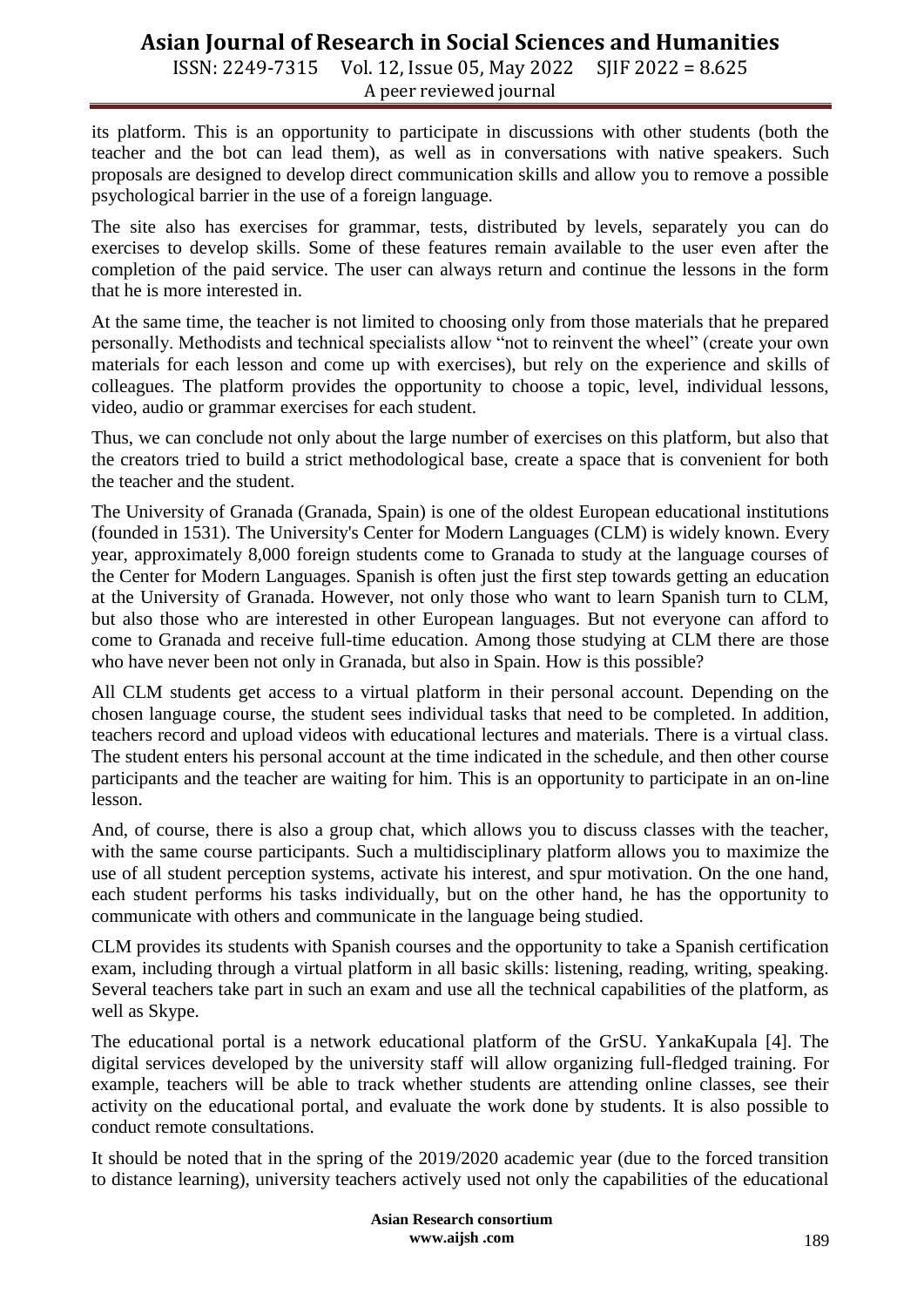ISSN: 2249-7315 Vol. 12, Issue 05, May 2022 SJIF 2022 = 8.625 A peer reviewed journal

portal, but also turned to other educational platforms and Internet services. Among them, we should single out those that made it possible to conduct classes in the mode of instant messengers, chats and video conferences. It is these functions that were not provided by the creators of the GrSU educational portal, since such tasks were not previously set for this platform.

In the case of the implementation of the didactic process via the Internet, communication between the teacher and the student takes place using asynchronous communication tools (e-mail, discussion forum) or synchronous communication tools (text - chat, voice - Internet telephony). Due to the fact that participation in synchronous communication requires simultaneous access to the computers of both the teacher and the student, asynchronous communication is used much more often, which has certain psychological consequences for its participants.

The main issues that would have to be considered before starting work on a specialized platform for teaching a foreign language (including Russian as a foreign language) within the framework of the university program are didactic and technical ones, such as the organization of the educational process, teacher-student communication, teaching materials, skills of teachers and students in the use of new technologies. And these difficulties are noted by all teachers who turn to the practice of distance learning: "Distance learning puts forward new requirements for educational materials: the presence of video content, moreover, in the format of short thematic videos, modular division of the course, testing for passing each module, the availability of network means of interaction both with other students and teacher (forums, etc.)" [5, p. 28].

Teachers who are faced with the need to create their own materials for teaching a foreign language also note such problems as the large time spent on developing the course, in the case of creating an EEMCD (electronic educational and methodological complex) - the impossibility of modifying the developed course (written on CDs), insufficient computer literacy to create your own programs for exercises and automatic processing of results, difficulties in interacting with programmersdevelopers (which is sometimes associated with the usual misunderstanding and different vision of the problem) .

It is interesting that quite often among the shortcomings of distance e-learning at a university are called "lack of student motivation" and the fact that "during distance learning, personal communication with the teacher is generally not provided. However, the development of communication channels makes it possible to partially offset this disadvantage through the use of videoconferencing and e-mail" [2].

As noted by Uzbek researchers, there are other problems: "... it is necessary to regulate such issues as rationing the workload and remuneration of teachers who lead disciplines in this form, rationing the payment of technical staff who ensure the creation of MOOC courses, working out a standard agreements with the author-developer of the course, settlement of issues of remote certification, the use of proctoring" [5, p. 28].

When planning the didactic process, one should be aware of the advantages of educational platforms and their disadvantages. Educational platforms and the individual tools available on them have many features. The reality represented by the use of educational platforms in the didactic process can be very diverse depending on the quantity and quality of the tools used and the organizational model adopted.

What is the main difference between platforms? Of course, this is accessibility, the ability to choose a teacher, the form of classes, types of exercises, various consequences of consent or refusal to study, a different degree of user independence. And another important circumstance: the motivation of the student. The student does not feel that he is doing it for himself or for fun. A person who has chosen free features on a commercial site positions himself, firstly, as someone who has fun with these exercises in his spare time and, secondly, feels that he gets what he needs